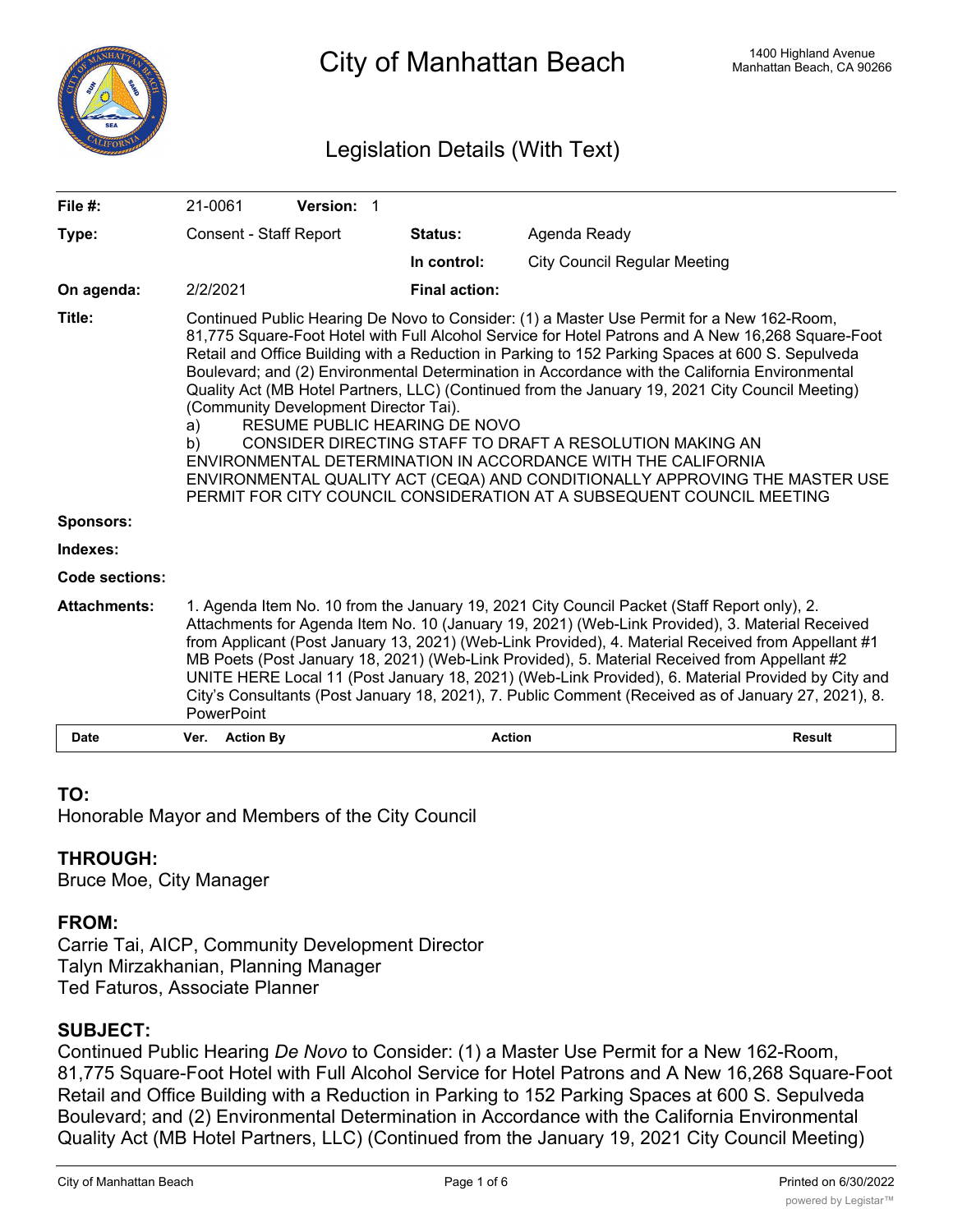# (Community Development Director Tai).

**a) RESUME PUBLIC HEARING DE NOVO**

**\_\_\_\_\_\_\_\_\_\_\_\_\_\_\_\_\_\_\_\_\_\_\_\_\_\_\_\_\_\_\_\_\_\_\_\_\_\_\_\_\_\_\_\_\_\_\_\_\_\_\_\_\_\_\_\_\_**

**b) CONSIDER DIRECTING STAFF TO DRAFT A RESOLUTION MAKING AN ENVIRONMENTAL DETERMINATION IN ACCORDANCE WITH THE CALIFORNIA ENVIRONMENTAL QUALITY ACT (CEQA) AND CONDITIONALLY APPROVING THE MASTER USE PERMIT FOR CITY COUNCIL CONSIDERATION AT A SUBSEQUENT COUNCIL MEETING**

#### **RECOMMENDATION:**

Staff recommends that after closing the continued public hearing *de novo*, the City Council direct staff to draft a resolution making an environmental determination under CEQA and approving the Master Use Permit, subject to conditions, for Council consideration at a future City Council meeting. **BACKGROUND:**

The City Council opened a public hearing *de novo* on January 19, 2021 to consider a Master Use Permit for a new 162-room, 81,775 square-foot, four-story hotel and a separate new 16,268 squarefoot two-story retail and office building at 600 S. Sepulveda Boulevard. The Master Use Permit request also includes a reduction in parking and the ability to serve alcohol to hotel patrons until 1:00 a.m. seven days a week. City staff, the applicant, and both appellants made presentations. After the presentations, but while the public hearing was still open, the City Council continued the public hearing to a date certain, February 2, 2021. The Mayor announced that the continued public hearing would be on February 2, 2021, at which time the Council would receive additional public comments. The City Attorney notified the public that no additional notice would be given. As a courtesy, on January 27, 2021, City staff sent an email to all interested parties, including the applicant and both appellants, reminding them that the City Council continued the public hearing to the February 2, 2021 City Council meeting. The email provided a link to the staff report for the February 2, 2021 City Council hearing as well as a link to the city's webpage with information on how to participate in the February 2, 2021 public hearing. Prior to opening the public hearing on January 19, 2021, the City Council unanimously approved the waiver of the appeal fees for the appellants.

# **SUPPLEMENTAL INFORMATION:**

Attached as Attachment A is the staff report from the January 19, 2021 City Council agenda packet, which is, along with documents attached to the January 19 staff report, hereby incorporated by this reference. Due to the length of the attachments to the January 19 report, staff has provided a hyperlink to the attachments to that report, as well as to other documents submitted by the applicant and both appellants after the posting of the January 19 agenda. The purpose of this Supplemental Report is to:

- 1. Address questions posed at the January 19 public hearing; and
- 2. Incorporate in the record technical reports, documents, and comments that were not part of the January 19 agenda packet when it was posted on January 13.

# 1. Questions Posed at the January 19, 2021 Public Hearing

In response to questions at the January 19, 2021 City Council meeting, the applicant has provided the following clarifications about the operations of the hotel.

The applicant has confirmed that the fitness room and library/meeting rooms located at the western portion of the hotel's third floor will be for the sole use of hotel patrons and their guests, with the term "hotel patron" defined as hotel guests who have paid for overnight accommodations. The applicant states that the fitness room and meeting rooms are intended to be an amenity for hotel patrons, as the hotel's business model does not involve renting the fitness room and library/meeting rooms to the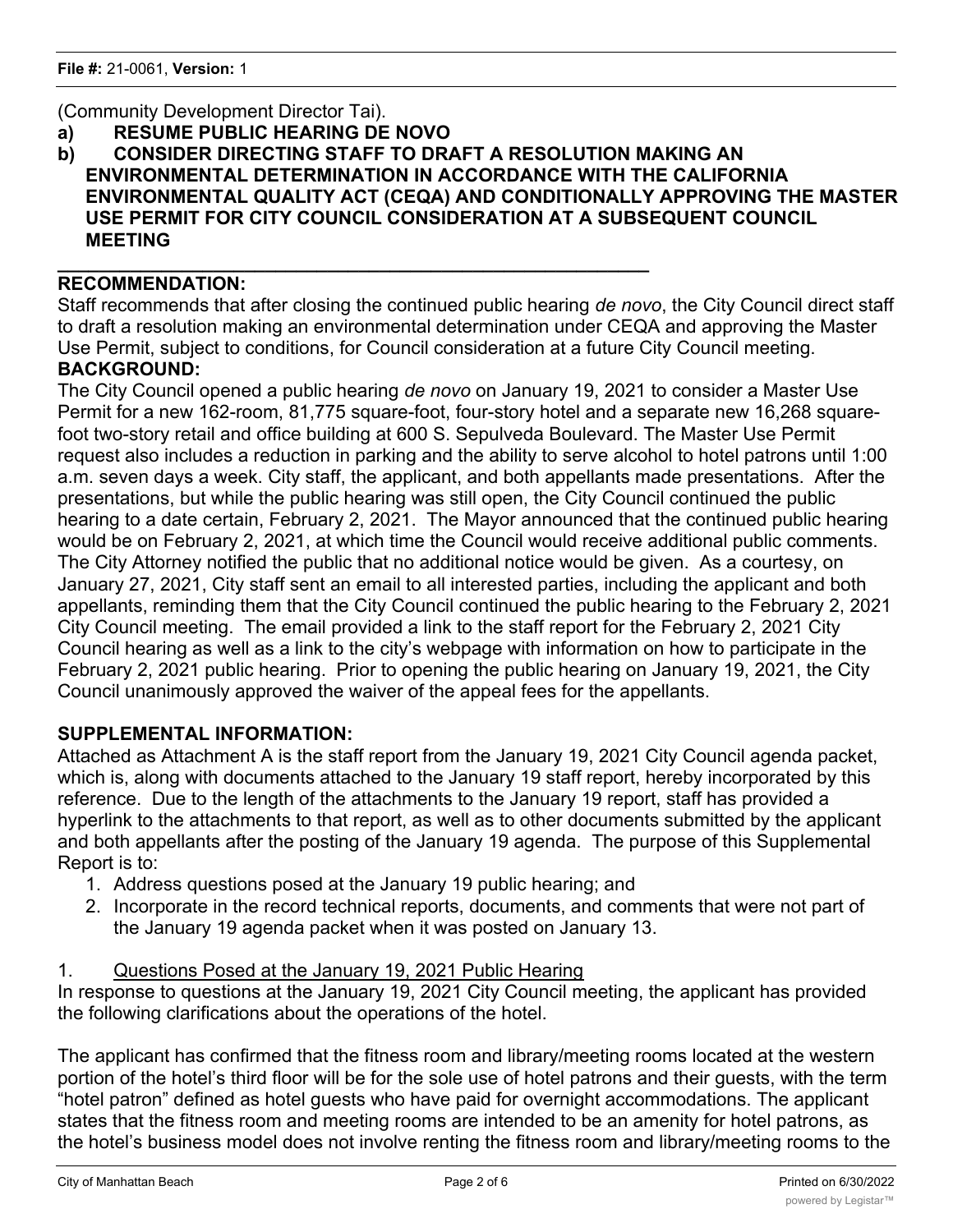public. These amenities on the third floor will only be physically accessible with a room key, ensuring that only hotel patrons and their guests will be able to access the third-floor amenities.

The applicant has also provided additional detail about the food and beverage service in the first-floor lounge and fourth-floor lounge and outdoor terrace. The applicant states that the fourth-floor lounge and outdoor terrace will only be physically accessible with a room key, meaning only hotel patrons will be able to access the fourth-floor lounge and terrace. Hotel patrons may bring their guests who have not paid for overnight accommodations to the access-restricted fourth-floor lounge and outdoor terrace, and the hotel's staff will serve both hotel patrons and their guests. The lounge in the first-floor lobby will not have physical access restrictions, but staff will only be allowed to serve hotel patrons who show their room key, along with guests of hotel patrons who have not paid for overnight accommodations. Guests of hotel patrons will only be served food or beverages if they are accompanied by a hotel patron with a room key. The hotel's staff will be trained to ask first-floor lounge patrons for proof of stay in the same way that the hotel's staff will be trained to ask anyone who looks under 30 years old for proof of identification to ensure that alcohol is not served to people under 21 years of age.

Staff has historically viewed such operating characteristics as an ancillary use to the primary use, rather than an "Eating and Drinking Establishment" use as defined in the Zoning Code.

To further strengthen the City's ability to enforce the hotel's operation as described, staff recommends that the following conditions be imposed in the City Council's Resolution if the project is approved:

- · The third-floor meeting rooms/business center and the fourth-floor lounge and outdoor terrace shall not be independently rented for any events, small or large.
- The hotel's third-floor amenities (fitness center, meeting rooms, business center, etc.) and fourth-floor lounge and outdoor terrace shall be physically accessible only with a room key, ensuring that only hotel patrons and their guests will be able to access these amenities.

# 2. Additional Materials

After the publication of the January 19 staff report and supporting documents on January 13, the applicant and appellants submitted several documents. Those documents are listed below and briefly summarized.

- · Memorandum from applicant's traffic and parking consultant, Kimley-Horn, dated January 18, 2021, regarding air quality and greenhouse gas emissions.
- · Responses from the applicant's traffic and parking consultant, Kimley-Horn, dated January 18, 2021, addressing traffic and parking comments made in a "letter prepared by TEP [MB Poet's traffic consultant], dated December 20, 2020."
- Letter from the applicant's architect, Axis/GFA Architecture + Design, dated January 19, 2021, regarding architectural screening on the third and fourth floors of the hotel's eastern façade along Chabela Drive, as well as the need to revise the plans in order to remove the stairs on the northern part of the property leading from the subterranean garage to the property to the north.
- Letter from Keith E. McCullough of AlvaradoSmith, dated January 19, 2021- Letter from the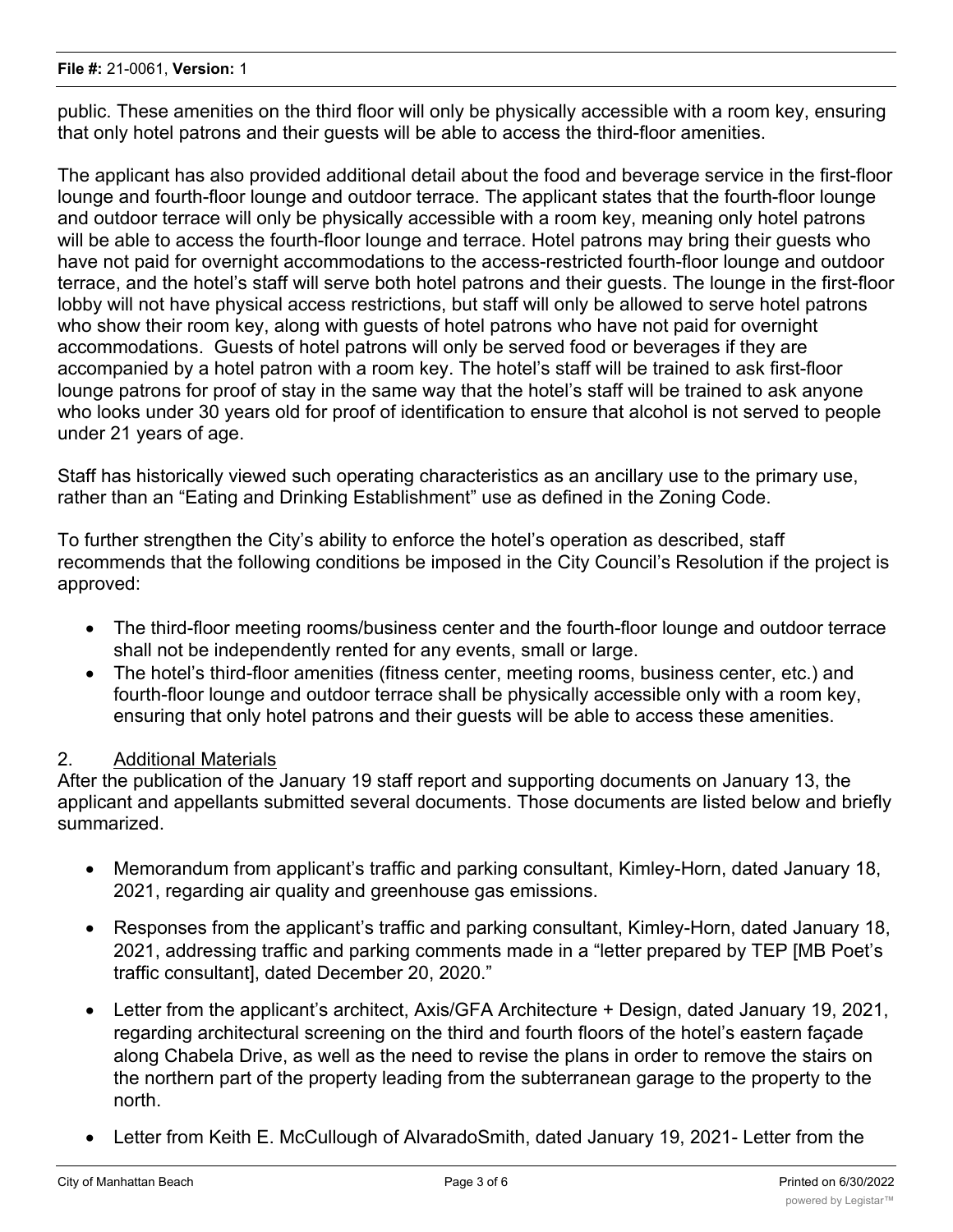applicant's attorney stating that "the [appellants''] appeal erroneously asserts that the project is not subject to a categorical exemption from CEQA", that "much of appellants' material is not substantial evidence...", and that to "assume a zero environmental baseline, as appellants do, is contrary to law."

- MB Poets "revised appeal report", emailed to the City on January 18, 2021. The majority of the revised appeal report is composed of the appellant's original appeal documents. New information in the appeal report includes the following, much of which incorporates recycled arguments that have previously been addressed in the January 19, 2021 staff report:
	- o An excerpt from an unidentified source regarding shared parking methodologies.
	- $\circ$  A revised parking and traffic report from the appellant's traffic engineer Craig S. Neustaedter, dated January 17, 2021. The revised appeal report recycles previous arguments made by the appellant in the past which have already addressed by staff, but asserts the new claim that the hotel will presumably charge room rates that are charged by 310 Hotels, and thus the 310 Hotel category from the Institute of Transportation Engineer's (ITE) Parking Generation Manual, Fifth Edition should be used in the parking analysis, instead of the 312 Business Hotel category used in Kimley -Horn's parking analysis. As noted in the January 19, 2021 staff report, the 312 Business Hotel is the appropriate land use category because the project's characteristics most closely match the description of a 312 Business Hotel over the 310 Hotel use as described in ITE's Parking Generation Manual, Fifth Edition. Further, nowhere in ITE's Parking Generation Manual, Fifth Edition does it state that hotel room rates should be considered when choosing the most appropriate hotel category from the manual.
	- $\circ$  A letter from the appellant's alcohol consultant Lauren C. Tyson, dated December 14, 2020.
	- $\circ$  An undated letter from Michael Rendler, AIA, regarding egress provided with stairs on the northern part of the property leading from the subterranean garage to the property to the north.
	- o An undated, unsigned letter analyzing room rates of other hotels in Manhattan Beach and arguing that the hotel should be classified as a 310 Hotel, not a 312 Business Hotel based on the room rates.
	- o A letter from Steve Rogers Acoustics, the appellant's noise consultant, dated December 14, 2020 regarding "rebuttal testimony by applicant's consultant MBI on 11/18/2020."
	- $\circ$  A letter from Steve Rogers Acoustics, the appellant's noise consultant, dated January 16, 2021 regarding "rebuttal of staff report dated January 14, 2021 and MBI addendum to Noise Technical Memorandum dated January 12, 2021."
	- o City Council Resolution No. 14-0064, which governs the Shade Hotel located at 1221 N. Valley Drive.
	- $\circ$  A letter from the appellant's alcohol consultant Lauren C. Tyson, dated January 18, 2021.
	- o A "rebuttal of staff report comments on parking and traffic deficiencies in appeal report" from the appellant's traffic engineer Craig S. Neustaedter, dated January 17, 2021.
- · Memorandum from Michael Baker International (MBI), the City's environmental consultant, dated January 19, 2021, with rebuttals to "the two documents prepared by [MB Poets' noise expert] Steve Rogers Acoustics (SRA)" dated December 14, 2020 and January 16, 2021,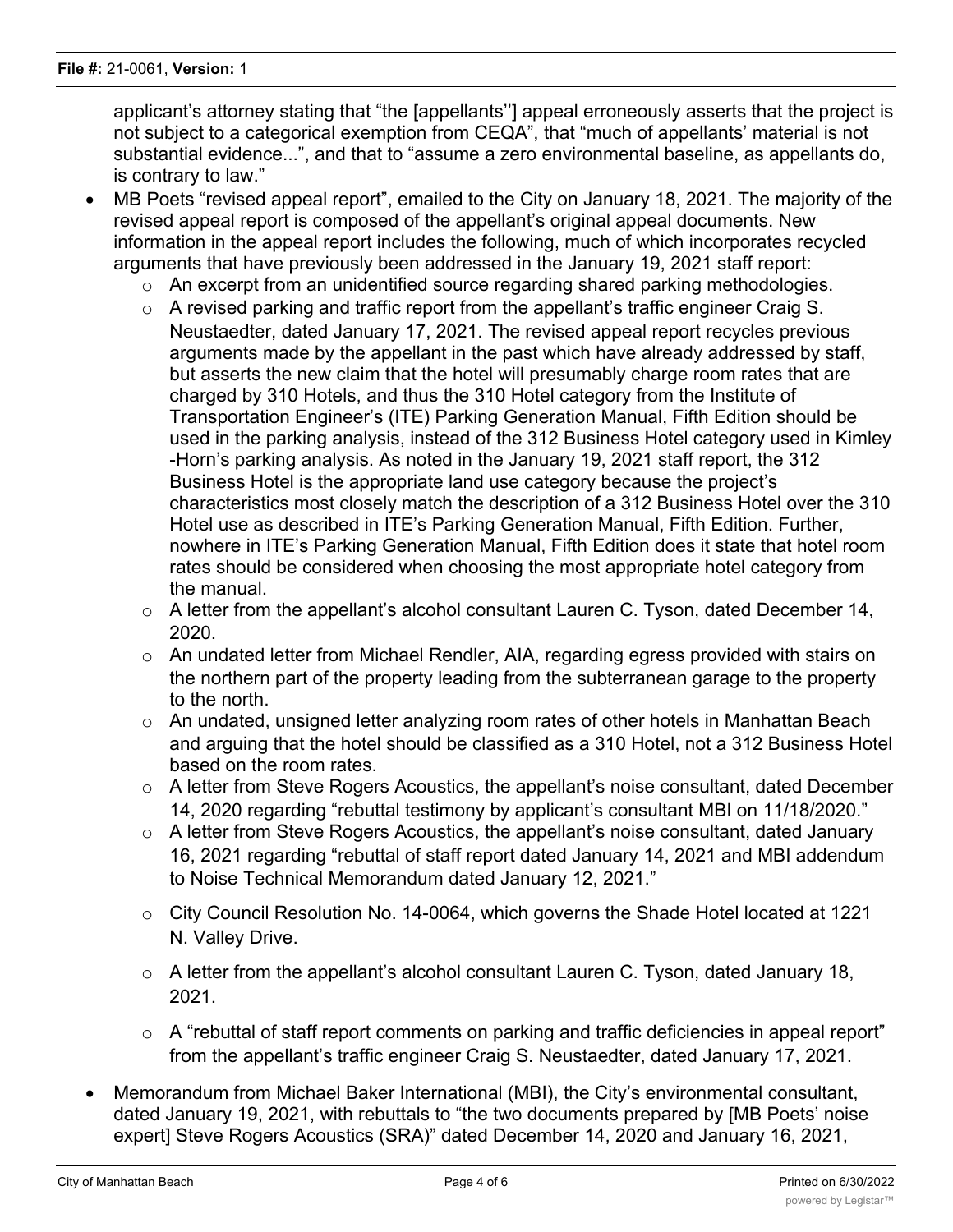which recycles previous arguments made by the appellant in the past and already addressed by staff, but also claims that the hotel's assumed room rates should make the hotel be categorized as a 310 Hotel from the Institute of Transportation Engineer's Parking Generation Manual, 5<sup>th</sup> Edition, instead of the 312 Business Hotel category chosen by the applicant's traffic and parking consultant.

• Letter from Jordan R. Sisson, Esq. of Gideon Kracov, attorney for the appellant UNITE HERE Local 11, dated January 19, 2021. The letter provides a report from Tom Brohard and Associates claiming that the Kimley-Horn Traffic Study is "fatally flawed". The letter also provides a report from SWAPE claiming that MBI's Air Quality Technical Memorandum "fails to adequately evaluate the Project's air quality, health risk, and greenhouse gas impacts."

These documents are either attached to this report, or a link has been provided, and are hereby incorporated by this reference.

#### Rebuttals

Traffic and parking consultant Kimley-Horn has provided a rebuttal to the traffic and parking claims made in the letter dated January 19, 2021 from the appellant UNITE HERE Local 11's attorney Gideon Kracov. The City's Traffic Engineer has reviewed Kimley-Horn's responses and endorses the conclusions made in the report in his own memorandum (see attached). The City's Traffic Engineer has also provided a response to the parking and traffic comments in MB Poets documents from January 18, 2021, and that response has also been attached.

The City's environmental consultant, MBI, has prepared a rebuttal regarding the air quality and greenhouse gas emissions claims made in the letter dated January 19, 2021 from the appellant UNITE HERE Local 11's attorney Gideon Kracov. MBI's rebuttal explains why the original Air Quality Technical Memorandum, dated September 21, 2020, correctly followed all required methodologies for determining the project's impacts on air quality, and again concludes the at the project will not have a significant impact on air quality. MBI's rebuttal, dated January 25, 2021, is attached.

#### **ENVIRONMENTAL REVIEW:**

The Project is Categorically Exempt from the requirements of the California Environmental Quality Act (CEQA), pursuant to State CEQA Guidelines Section 15332 (Infill Development Projects) exemption, as it meets the definition of infill development; would be consistent with the applicable General Plan designation and all applicable General Plan policies as well as with the applicable zoning designation and regulations; occurs within city limits on a project site of no more than 5 acres substantially surrounded by urban uses; would be located on a site that has no habitat for endangered, rare, or threatened species; would not result in any significant effects relating to traffic, noise, air quality, or water quality; and could be adequately served by all required utilities and public services. Further, none of the exceptions to the use of a categorical exemption apply to the Project.

Please refer to the January 19 staff report for the reasons supporting this conclusion. Staff has reviewed all public comments and documents submitted by the appellants after the publication of the staff report on January 13, 2021. Staff has also obtained and independently reviewed all rebuttals from consultants, and nothing submitted changes staff's conclusion that the Class 32 exemption from CEQA is appropriate and the required findings for the Master Use Permit and reduced parking request can still be made with confidence. The documents submitted by the applicant and by the City's consultants referenced above reinforce staff's conclusion.

# **CONCLUSION:**